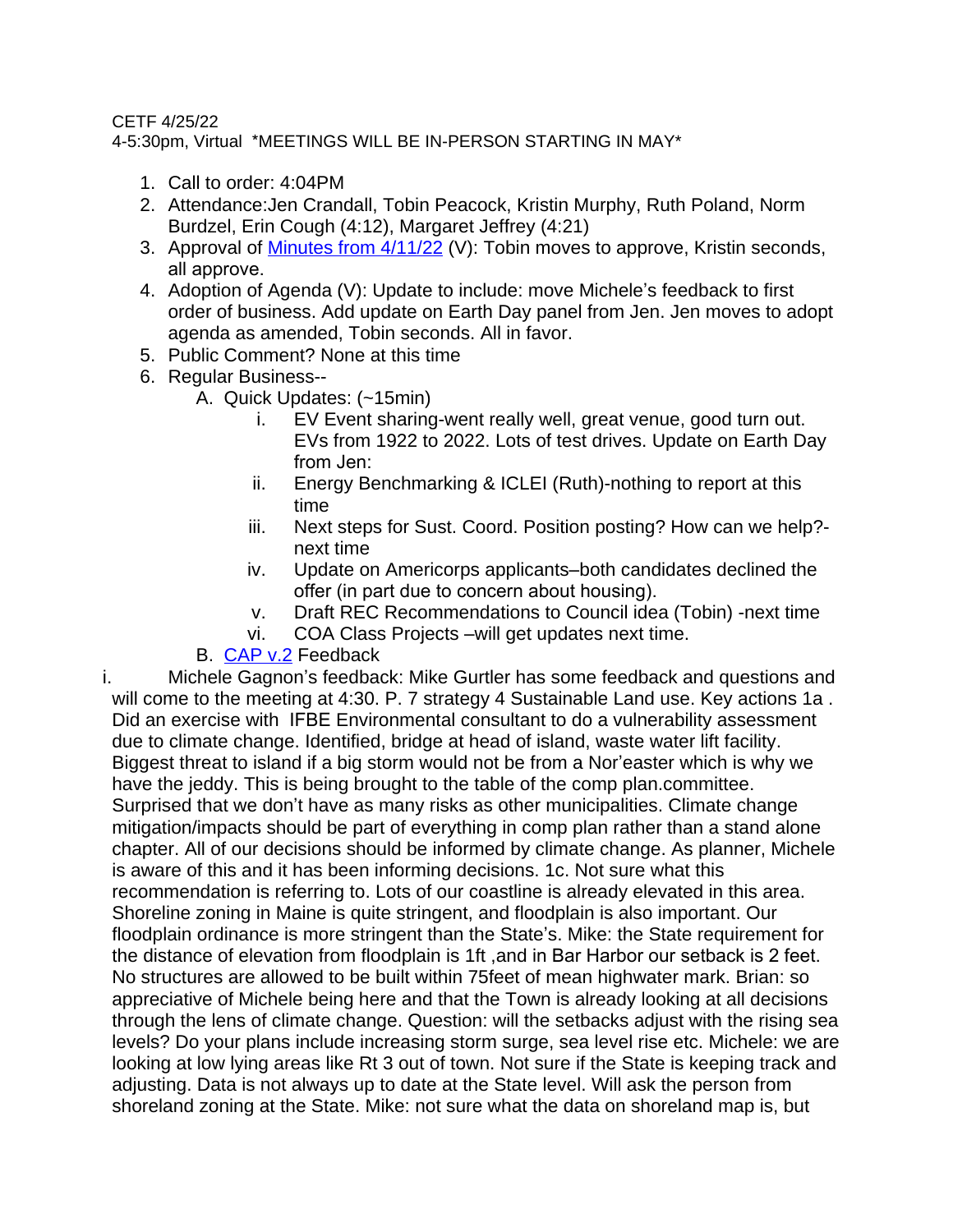floodplain map is 2016 data. Michele: encourage density in commercially active areas (minimum lot size in Maine is ½ acre) Qualify what you mean by density. Also keep in mind areas that use town septic and water. This could be a good thing. We should streamline all processes for permitting. There are some minimum amounts that we can't get away from. At least in front of planning board two times. We should really use the time of the meetings more efficiently and meaningfully. There are some things that have to happen due to the state laws. Ruth: how would you change that?Michele: I would take it out. It is a tough one. I understand what you are trying to do. People will be for it until it is in their back yard or costs money. If you want to encourage development in areas served by sewer and water the ordinance needs to be written in a way that people feel like there is a return on investment and that people feel like it is fair. People need to not feel threatened. Brian: we make lots of these recommendations with blinders on looking only at the ghg emissions and not at the other factors that compete with each other.Michele: planning board is looking to modify standards to encourage affordable housing. If you require charging stations at each new residence that competes with a goal of keeping the new housing affordable. You need to balance out the recommendations. More housing in downtown will cause more congestion. You are on the right track but it is all complex. Last bit of feedback. #4 open space plan is scary because it is a huge document. Asked conservation commission to come up with top priorities rather than the whole document. There is too much to look through. We need to focus on what is really important to us and that we can get done in the next 10 years. Ruth: really glad our CAP is action oriented. Mike: Strategy 2 goal to strengthen municipal code and adopt voluntary stretch codes in the appendices. 3 are commercial and 3 are residential. Clarify which of these you want to adopt. Laura: looking at appendices RB and RC are referenced there. Will have to look more specifically at the appendices. Mike: solar ready puts in requirements for a residential building to take on a specific orientation. This would/ could limit how people use their land. This is a mandate for everybody, but not everyone is going to be able to make use of it. Drives up cost of building and goes against affordable housing. Seems too broad. Net zero consumption will take construction of a house out of common man's pocket. Too difficult for a person to understand those if a person is building their own home. Some contractors even have a hard time with it. Not even sure if that is currently able to be done with the available infrastructure. Look at the date of when this would go into effect. There is a lot of math involved in this one and not sure if we can actually do it. Laura: timing is possibly the most important part of many of these recommendations. This is more visioning. We are not in the position to make recommendations on the best approach to meet the goals, but we see that these are the most straight forward way to meet the goal. In terms of more affordable housing that needs to be zero carbon producing. We see that this is a significant challenge that really needs to be looked at. We know that by adopting these recommendations all of them are not all going to be put into effect right away. It would be up to the Town to determine when and how would be most appropriate. I would tend toward being more ambitious and then adjusting rather than shying away at the start. Margaret: Mike, are you saying that the technology isn't there? The optics of stating these as objectives right now would compromise the credibility of the CAP. Mike: just not sure if it is actually feasible for someone to meet these appendices. If these are vision and not being done tomorrow that may be more reasonable. Margaret: would it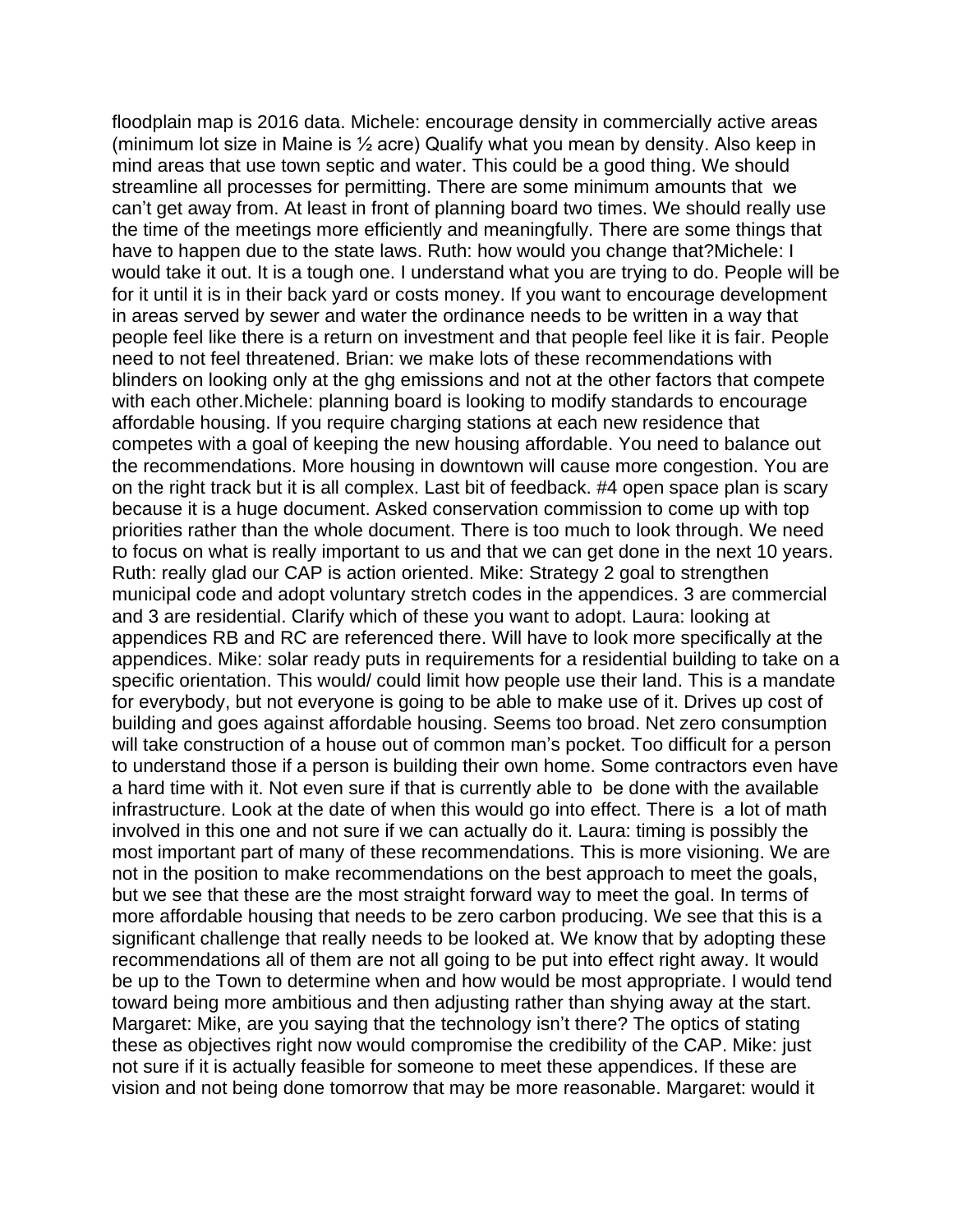be better to be more specific? ERIN: It is the same concern that Mike is bringing up. If we are adding standards to housing then the price of building becomes prohibitive. Maybe there is another way to incentivize so that we can get to the same end result without putting housing out of reach for people. If we are going to go above and beyond the State IECC standards then we need to look at how that will impact building. Ruth: I do like the idea of other standards for affordable housing. Michele: we could use these as incentives for developers of affordable housing. For instance if a developer put in solar then perhaps they could be approved to have more units. Strategy 3 under transportation-we need to build capacity for the future. Tackling vehicles as an emitter of ghg is important and we need to include Trenton in discussion of our decisions because so many of our commuters are off island. Put a regional component on it. Many recs are too localized. Laura: on affordability, traditionally exemptions are have been created rather than helping those lower income folks who are going to benefit from the environmental standards in the long term. Perhaps a community level program could be in place to include and meet those higher standards as an issue of equity. In terms of transportation: we have looked at the approach rather than the scope. How do we want to talk about these issues and how specific should our recommendations be? Michele: unless there are subsidies we can't keep increasing entry fee to housing in town. Ruth: seems like 3 big issues housing density, building codes and transportation and cost and sustainability that need to be looked at and reworded. Perhaps we add to the plan what we are thinking about now (big picture) and then have more conversations with public and key people, and new sustainability coordinator could facilitate that process. Laura: perhaps if we add more framing at the head of each section putting our ideas in context will help. The intention was always for the document to be a guide and a working plan. Ruth: next meeting we will refine/reword these areas for now and specify what is next.

ii. Feedback from Sarah Gilbert

1. See forwarded email…

- iii. Next Steps: ready to prepare final document? Ruth & others prep presentation discuss what to highlight, etc.( next time)
	- C. Current CAP Actions Timeline
- i. 4/25: Review feedback from Department Heads & Committees that has been received so far. If folks want a person to speak with directly about this, Ruth will ask task force members to talk with them .
- ii. 5/9: Review final feedback and prepare the presentation to Town Council–present this as a working document and ask for feedback. Tobin agrees and doesn't want the Council to feel railroaded. They will need time to digest this. Norm: how will we deal with other feedback? We don't have time to go over each comment with this much detail. Ruth: Yes, it's important to let folks know we are not ramming it down anyone's throat. Erin:really important to get this in front of the council before the June town vote to get as much support for the SC in the budget. **June 7** will be the Town meeting at which a vote for the budget will happen. Then the vote on the 14th you have a ballot and vote for councilors etc. Laura: A way to spin the reason we need a SC is to make this CAP meaningful to Bar Harbor and the other town processes.
- iii. 5/17: Present to Town Council–this will get into the newspaper if we present to the council.